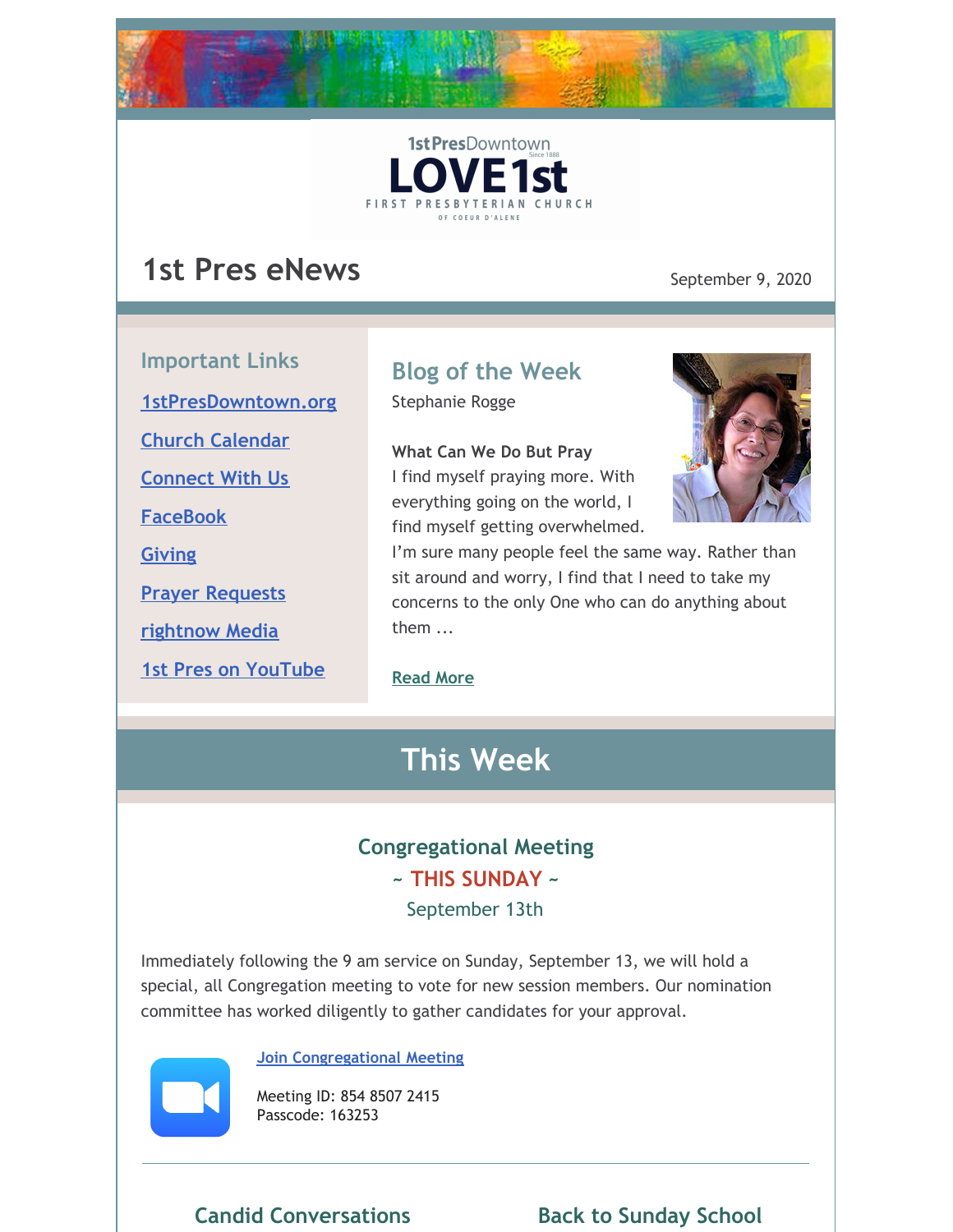The Session is following through on its promise to you with a forum for you to share your heart with your fellow 1st Pres'rs.



Following the congregational meeting on *Sunday, September 13 at 10:30,* you are invited to participate in an open forum offered both in-person in the sanctuary and via Zoom. This is a separate Zoom link from the Congregational meeting.

#### **Join [Congregational](https://us02web.zoom.us/j/83762529710?pwd=cEpUZU9xMkFrRXplSGloMnZYalpzQT09) Forum**

Meeting ID: 837 6252 9710 Passcode: 553745



Fall is approaching and it's time to prepare for the return of our regular Sunday morning programming. That's right, summer is about over!

We are looking to fill several roles. First, a nursery volunteer to assist Kyler in caring for our littlest 1st Pres'rs. This should be someone who loves to work with children, birth through 3 years old.

We also need a volunteer team of two to teach and shepherd our preschool and kindergarten class. It would be great to have a few teams who could rotate.

Next, we need a few volunteers who would be willing to work with our 1st grade through 5th grade students, both in large group and small group formats.

Finally, we are seeking a team of people who would commit themselves to praying for our children and families on a regular basis.

If you are interested in hearing more about any of these volunteer opportunities, please call or email Carley Walker at 208-215-5337 or **[carley@1stpresdowntown.org](mailto:carley@1stpresdowntown.org)**

### **A New Way to Host Family Promise** Sept 27 - Oct 3

We aren't 'hosting' *this* week but our week will be here before you know it. Things have changed dramatically and rather than hosting families in our building, we're providing food and groceries to a static location - a way to demonstrate Love First to these families trying to make a fresh start.

Teri and Bill Burch will be contacting congregation members to help provide and deliver groceries and dinner to the families at their static location. We are scheduled to provide food and groceries from Sunday,



September 27 through Saturday, October 3. We have a list of people who have volunteered in the past and will be contacting them by email or phone with the needs of the families during the week of September 13. If you'd like to help, please contact Teri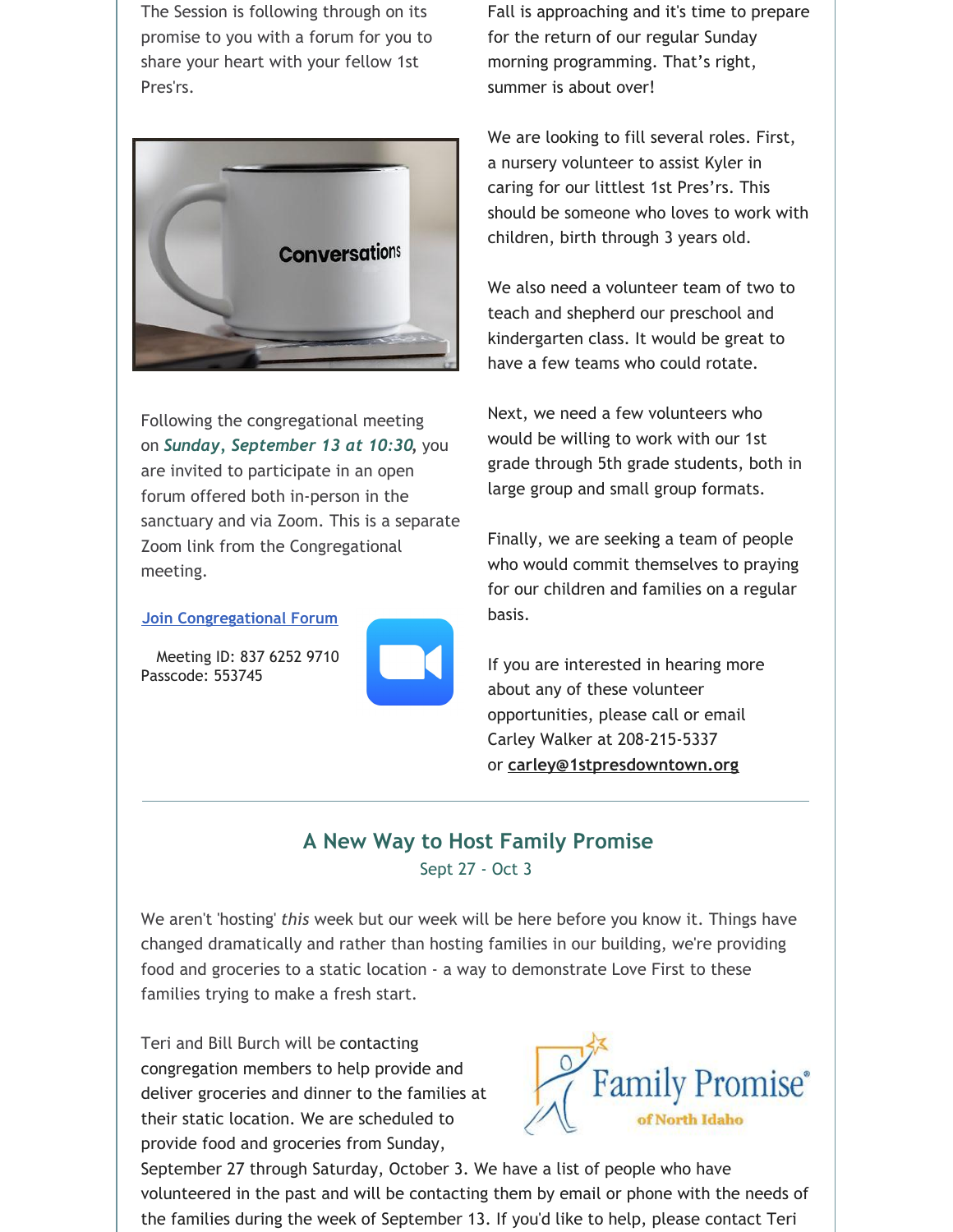and Bill, or call the church office.

Find out more about how we support **Family [Promise](https://www.1stpresdowntown.org/family-promise.html) of North Idaho here**.

### **Coming soon! Connections of Care Groups**



The Session has approved a plan for giving each and every 1st Pres member and attender connection with a group of fellow 1st Pres'rs committed to care and pray for each other a Connection of Care group.

These Connection of Care groups will be around 12 people assigned to each other to provide the basics of regular check-in's and specifically praying for each other by name. Our Staff is fine-tuning the plan so watch for information coming in the next two weeks about how you or your group can be a part of 1st Pres Connection of Care.



# **Choir Rehearsals Start This Thursday**

Safe, socially-distanced rehearsals for choirs start this week, September 10, and the bell choir rehearsals begin on September 20. Much thought has gone into how to do this successfully and safely, which is a good thing because we sure miss the musical talent of these gifted 1st Pres'rs!

First choir rehearsal is Thursday, Sept 10th at 7pm.

First bell choir rehearsal is Sunday, Sept 20th at 7:30am.

*Want to be a choir member or bell player?* Contact Kent [Kimball](mailto:kent1stpres@gmail.com) for more info. Want to help out with Praise Team on Sundays? Contact Ray [Weaver](mailto:rayweaver102@gmail.com).

#### **Colossians Bible Study** September 2020 through April 2021



Please join our Colossians Bible Study from 4 – 5:30 pm on Thursday's in the Fireside Room. This is for those new to Bible study as well as veterans.

The study will practice social distancing. Participants are welcome to wear masks, but they are not required. It will run on the second and fourth Tuesdays of September, October, and November, and then resume in February, March, and April.

Those interested in joining this study should contact Carolyn Fish directly at **[ckfish3474@gmail.com](mailto:ckfish3474@gmail.com)** or call her at 562- 201-3474 to sign up. Workbooks (\$10) will be distributed to participants at the study session.

#### **Sunday's Service** Watch again or for the 1st time!

Communication - we all do it in some form or fashion (this includes listening!). How good are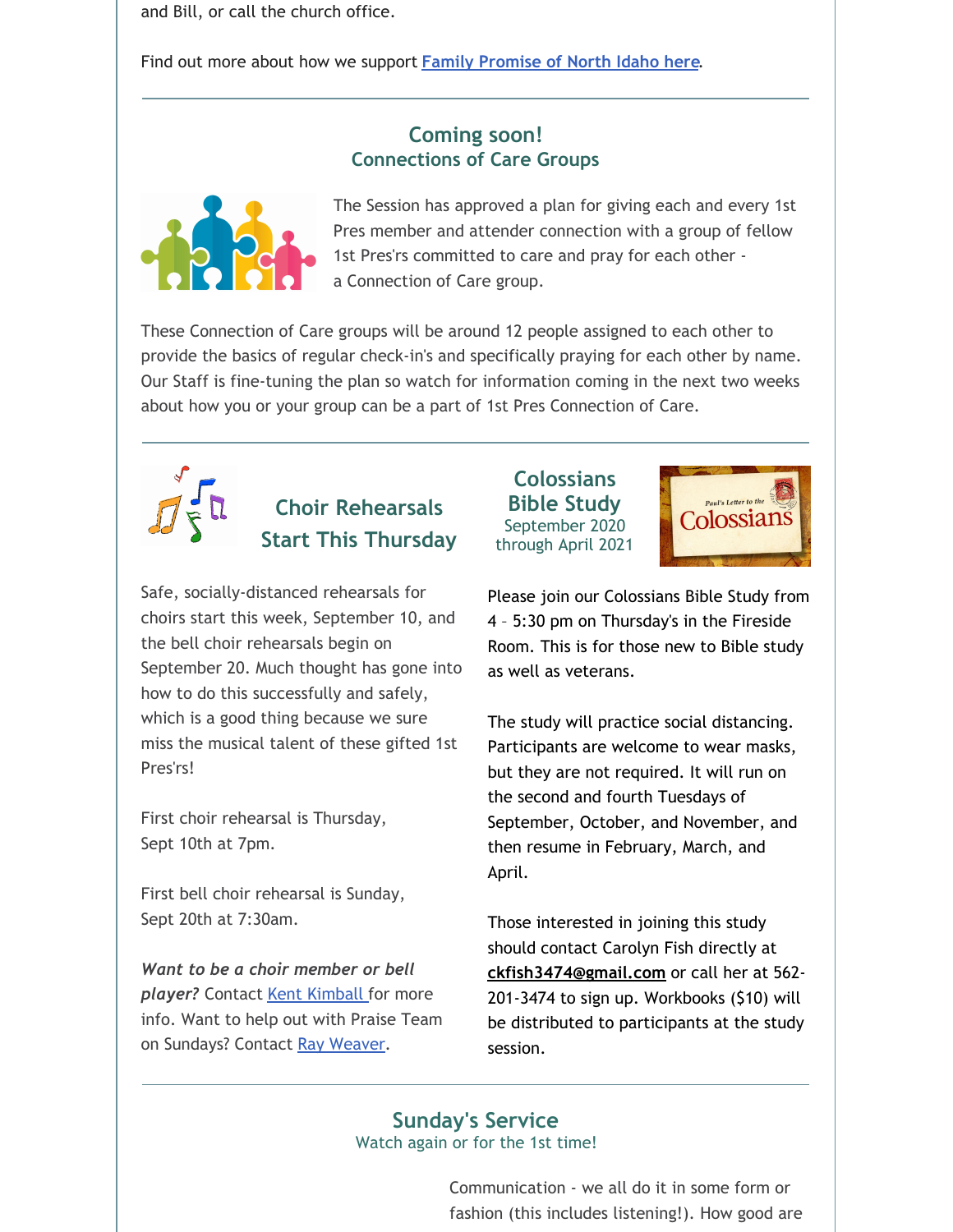

you at communicating? Listen to how Pastor Craig tells us how it's a critical component of the Christian faith.

Carley's third children's devotion used calculators to make her point (think about last week's devotion :-). You might want to pull out an old fashioned calculator - she inspires a fun task.

You can find her video on our YouTube channel. Be sure to tune in with your family for a special time of devotion together. **View [HERE](https://www.youtube.com/watch?v=E6SuVpuhFik&list=PLb4dO7t21BUBCtUYXZxdwR1jb50VXC6zv&index=2&t=0s)**

As always, many thanks to the team that made broadcasting the service possible! **Watch this service or any of our past services on our [YouTube](http://r20.rs6.net/tn.jsp?f=001TAEhPUeQXKS9PqOcukkRsNWUgGUBHZ7_nsdteClYMruoiLz1t14TsRr7UTt-UexyP7z8jFaaIPKIpT969G_ZUIkYi5mYoaY3H9bWFO_7npHXgu-wj68OzdnwykJslgohuottq9rPNR3w65MF7RkVXiqP9csz0dJjjE9juxHUxnD7AALW2Znqj4jNvmwW1hgb&c=xj6uxv4Ure-jLmebrsiWHqZgofQxk1jiFOFxtq_GIS985IIRxfa2wg==&ch=yLb4idgMcf26VkL_Lc86HYFK_5hMVavweuM2KPPMNNX6Iob9yt8sLA==) Channel**

# **Church News**

#### **What is WW2 Up To?**



As you can imagine, a social group that isn't allowed to meet ... makes things

[interesting.](https://www.1stpresdowntown.org/ww2-widows--widowers-2.html) That said, Widows & Widowers 2 (WW2) is staying in touch with each other with uplifting and touching emails and phone calls. Since getting together socially is still a challenge, nothing has been planned at the moment. If you have ideas, would like to join the group, or need any information, give Karen Huber a call or call the church office.

# **Men's Fellowship This Fall**

**The Saturday Men's Fellowship** group is meeting! The plan is to meet Saturday, September 19th at The Bakery by the Lake - 7 am sharp. Contact Dan Brown for more information.



**The Thursday Men's Fellowship** group has been meeting virtually and will continue to do so for the time being. Contact John Mackesy for more information.

#### **Job Posting** Custodian / Groundskeeper

We continue out search for our new Custodian/Groundskeeper. This is a fulltime, hourly position which reports directly to the Church Administrator and is accountable to the Building and Grounds Team and to the Session of the church.

## Gifting Prayer Shawls



With Pastor's increased emphasis on prayer, keep in mind that we have prayer shawls for distribution! Please reach out to Carolyn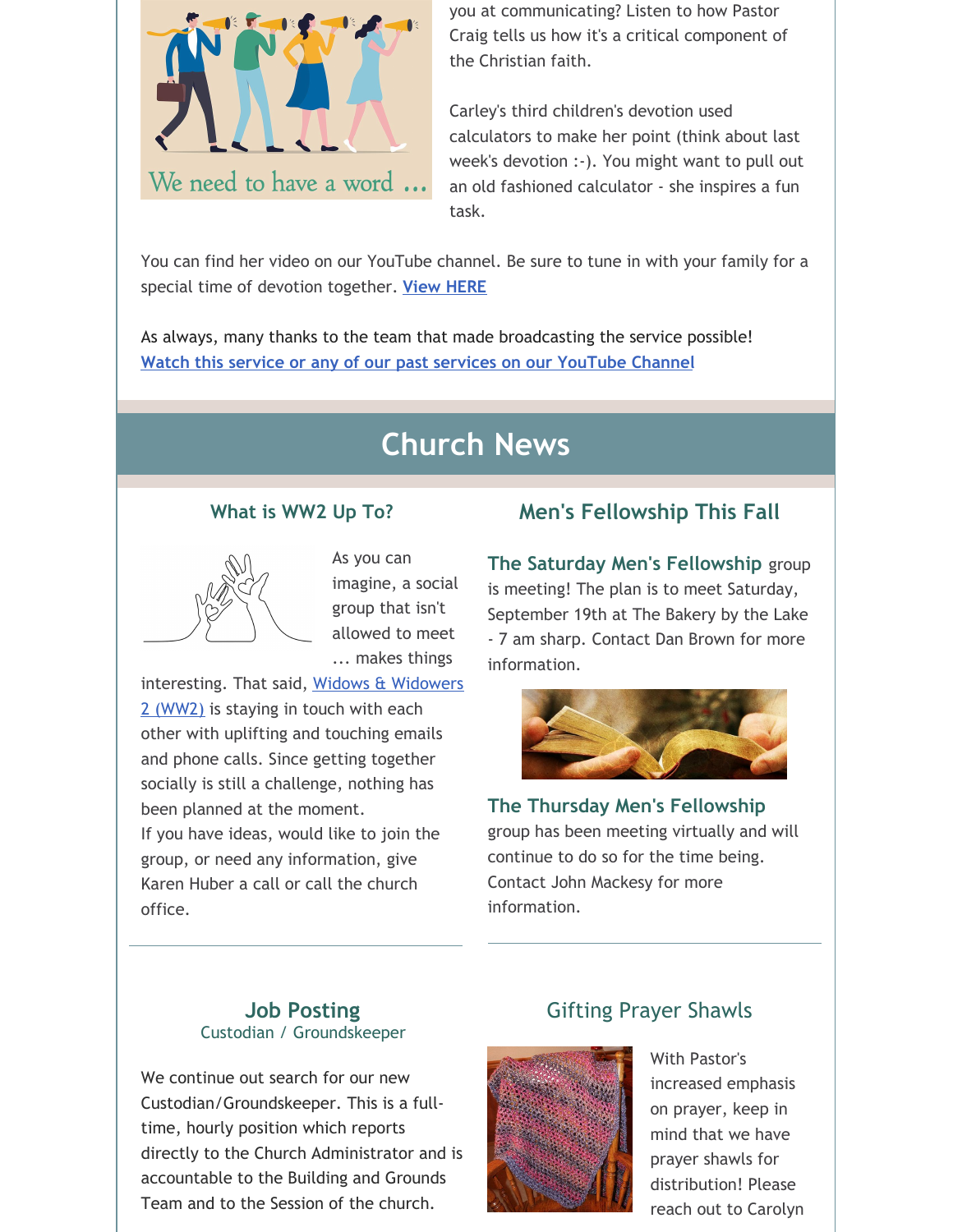If you know of someone interested in this position, check out the full details on Indeed: **[Custodian/Groundskeeper](https://www.indeed.com/job/custodiangroundskeeper-1713db722b958251)**.

Peterson if you think of someone who might benefit from this special gift!

Do you have yarn to donate? We can always use more! Call Carolyn Peterson.

### **Visiting the Church Office** Our New Normal

Please call the office to schedule any appointments so we can make sure whomever you need to visit is available. 208.667.8446



# **Children & Family Ministry**

Hello First Pres Families!

As promised, the Children and Family Committee met last week to discuss the survey results. There was a variety of responses, with only a couple having similar requests. The most sought after support was the inclusion of a social opportunity outside of Sunday mornings. We had a few requests for at-home resources. We also had some families



who would like family gatherings that are outside as the weather permits. The great news is that we feel we can accommodate all of these requests!



We want to connect with you and your children! In an effort to do that, we would like to come and have a socially distanced porch visit with you! Please sign up below for a porch visit. If you would rather meet at a park or at the church just let us know. Carley and a member of the

# **Blessing of the Backpacks & 3rd Grade Bible Presentation**

You are invited to participate in our annual Blessing of the Backpacks event on Sunday, September 20th at 11:00 AM. Bring a picnic lunch and a blanket for your family. We will be outdoors if the weather allows. If it is too chilly, we will move into the gym for a socially-distanced picnic with masks (if inside) when not eating. Make sure to bring your child's backpacks so they they can be prayed over as we enter the new school year. This year, we will also be presenting the 3rd graders with their personalized Bibles.

If you would like your child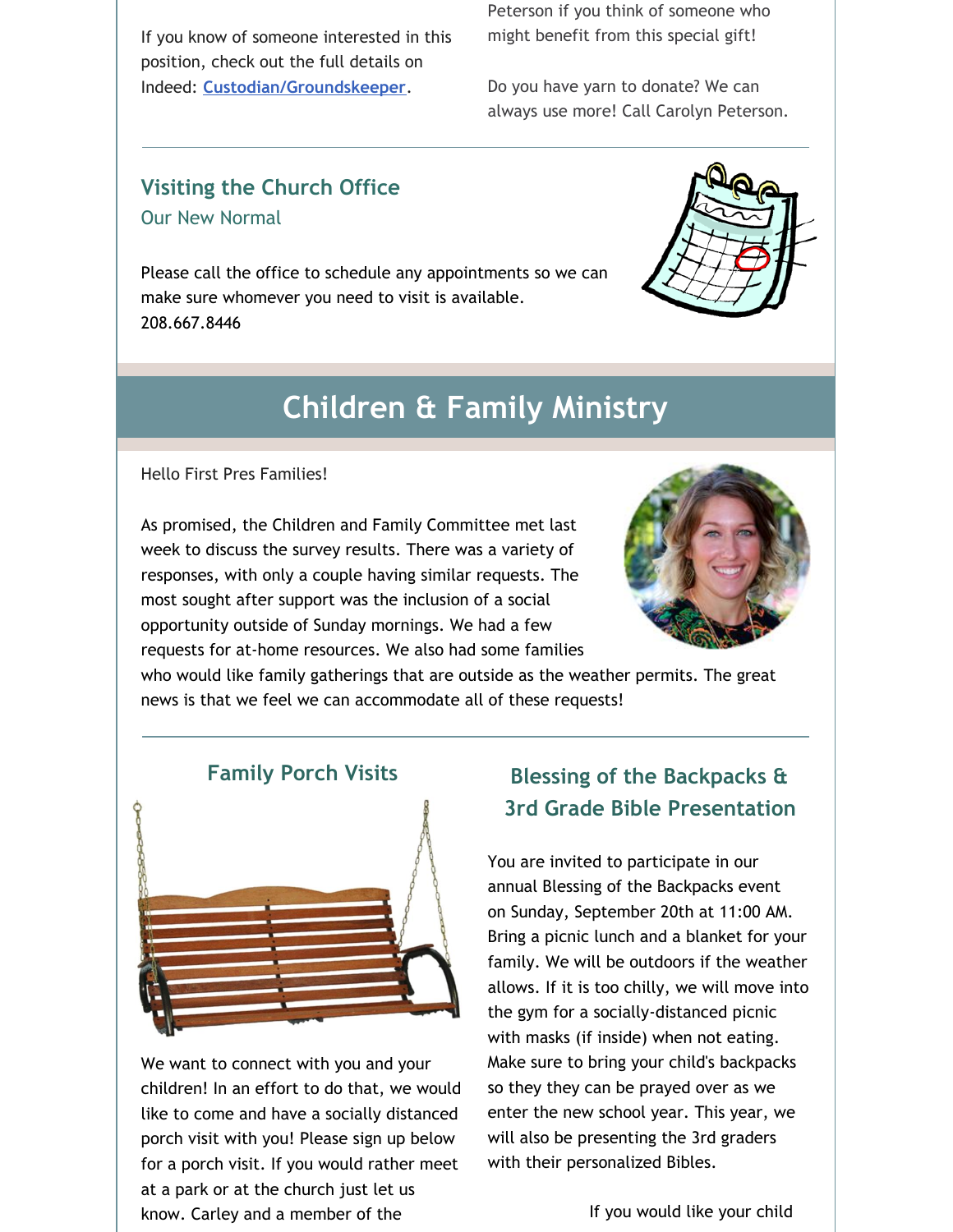Children and Family Committee will make the visits

(we will be wearing masks and maintaining social distancing). We will tell you all about our plans for the fall and talk about how we can support you best through this season.

Sign up here: **[Family](https://docs.google.com/spreadsheets/d/1yVwr4H18eS9mgD8KfFjQfHk0QFMz4n1o0qaoJTMXUI4/edit?usp=sharing) Visits**



to receive a personalized Bible, please reply to this email with the correct spelling of their name (please include their middle

name if you would like that to be added to the inscription on the cover). To be eligible, they the child should be entering 3rd grade OR older if they have not received a Bible previously.

# **Adventure Kids Club**

We want to explore the idea of a Kids' Club with you. The idea is that the club would be every other Wednesday in conjunction with the middle and high school confirmation classes (kid-free evening anyone?!). The Club would be a social opportunity with faith formation, games, and a craft. The focus of our fall/winter session would be The Fruits of



the Spirit. We would begin with seven sessions starting September 30th. We will have prizes and incentives along the way, including a big prize at the end for anyone with perfect attendance!

**Who**: Kindergarten through 5th Grade **Time** : 6 - 7:30 pm

**Time** : 6 - 7:30 pm **Dates**: Wednesday, Sept 30 Wednesday, Oct 14, 28 Wednesday, Nov 11, 25 Wednesday, Dec 9, 23

### **Guidance**

- For safety, our group would need to be between 3 and 15 children
- We will operate within the same color zones as CDA School District, utilizing their guidelines.
- Masks required and a temperature check for all children before entering the building in accordance with the current color zone (this is subject to change as the District changes).
- We will heavily promote social distancing, but with the nature of children, we can not guarantee children will stay socially distanced.
- We will offer at-home activities and challenges for the subsequent Wednesday when we do not gather in person.

If you are interested in this offering, please send Carley a quick text or give her a call so we have an idea of the interest level. **We will be holding a Zoom meeting on Wednesday, September 16th at 5:30 to answer any questions** you may have, at this time we can also discuss the potential of a Zoom option for those who do not feel comfortable participating in person. We will compile a list of families who are interested in the Kids' Club and will send a personal invite to the Zoom meeting early next week.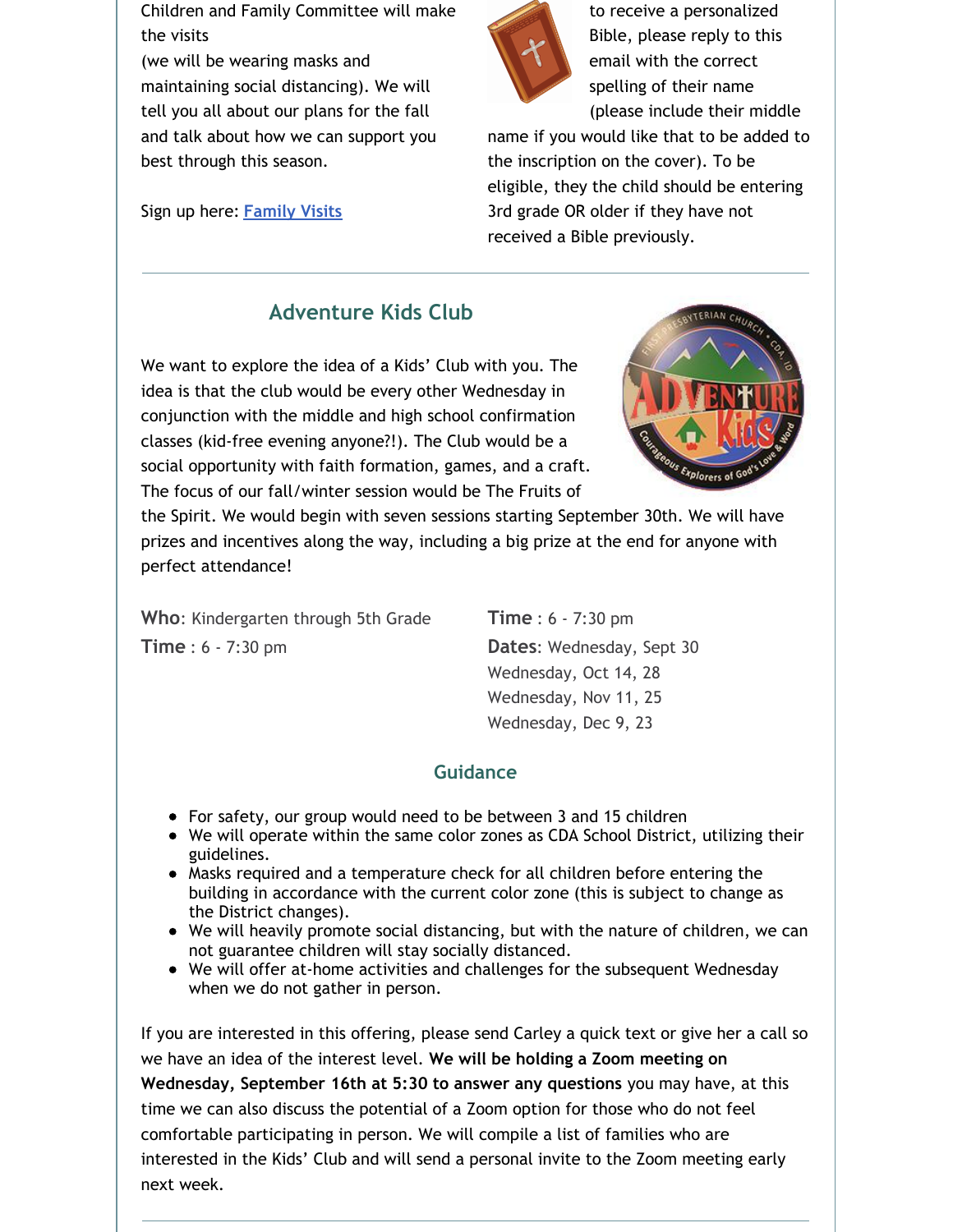### **Weekly Children's Devotion**

Each week we will be providing a prerecorded devotional for children's time. We are creating a playlist on YouTube so you can easily access the devotion to share with your child. Here is a link to the devotion for this week: **[Devotional](https://www.youtube.com/watch?v=E6SuVpuhFik) Video from 9/6**. We will also have a challenge each week, Snap a photo of your child completing the challenge and we will share it during the announcements at church! I know the children your child will love seeing themselves on the big screen and this is a great way to support a feeling of community.



September 6, 2020 Children's Devotion with Carley

I am praying for you this week and every week, please reach out with specific needs or prayer requests.

Have a blessed week, Carley **[Carley@1stpresdowntown.org](mailto:Carley@1stpresdowntown.org)** or 208-215-5337

# **Youth Ministry**

## **Middle School and High School Ministry for Fall 2020-Spring 2021**

Pastor Craig has joined forces with the Youth Team to come up with a plan to offer all Middle School and High School students an in-depth walk through what Christians say, do, and believe; which our tradition calls Confirmation. Bi-weekly Wednesday gatherings will be led by Pastor Craig and other adult volunteers. There will also be a schedule of just-forfun hangout times. Each student will be surrounded by direct support from adult church members and mentors as well as have direct access to Pastor Craig and the volunteers for whatever they're dealing with. Parents will be supported as well so they feel equipped to reinforce at home what's learned at church. There will be

The end of this experience will be a weekend Spring Retreat, an allexpense paid Summer weekend at Silverwood, and a



Students and Parents can learn all about the plan on *Wednesday, September 16 at 6 pm* both in-person in the Youth Room/Krueger Hall at the church and via Zoom. All Middle School and High School students and their parent(s) are invited to